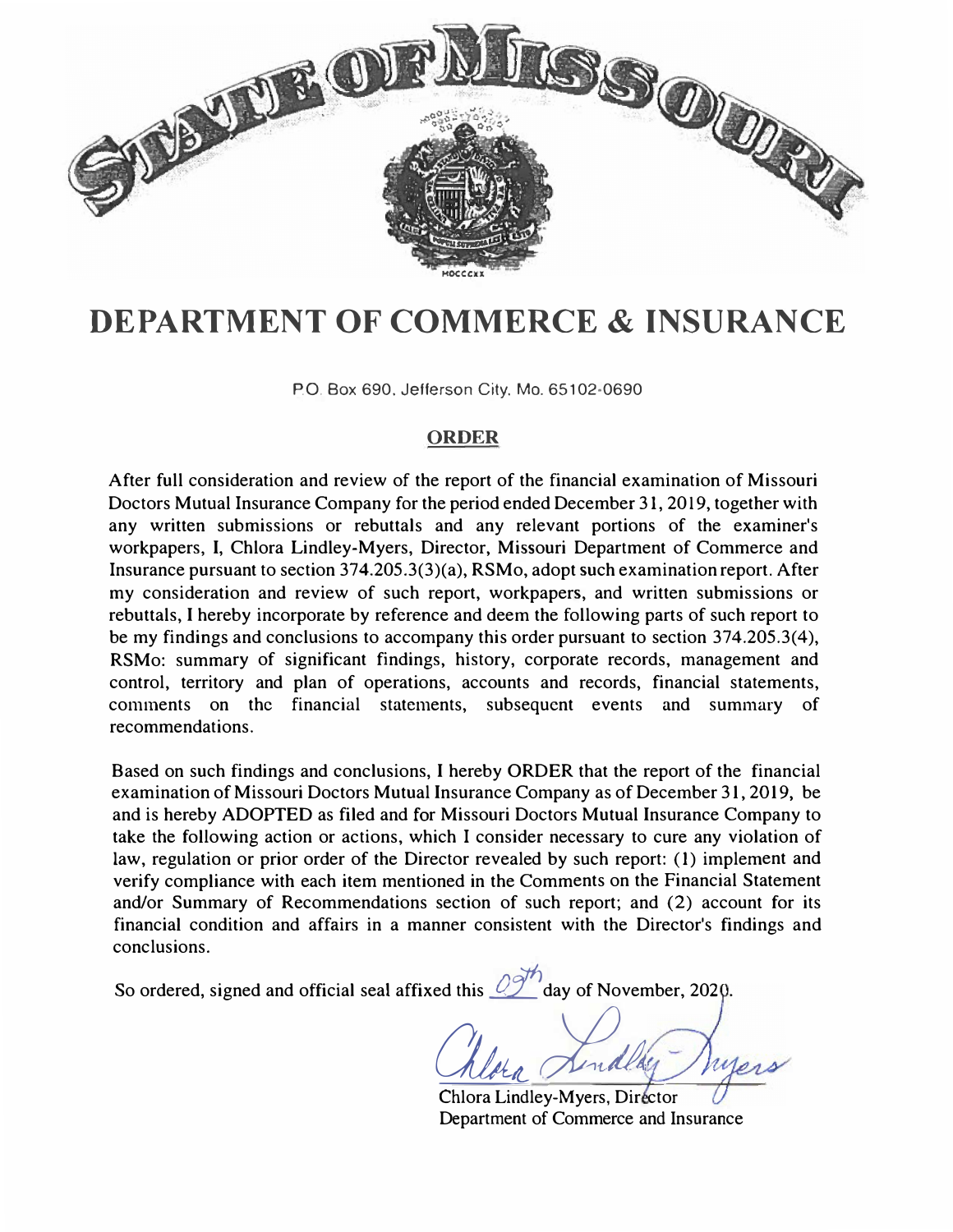

REPORT OF THE FINANCIAL EXAMINATION OF

# **MISSOURI DOCTORS MUTUAL INSURANCE COMPANY**

AS OF DECEMBER 31, 2019

**STATE OF MISSOURI DEPARTMENT OF COMMERCE & INSURANCE** 

JEFFERSON CITY, MISSOURI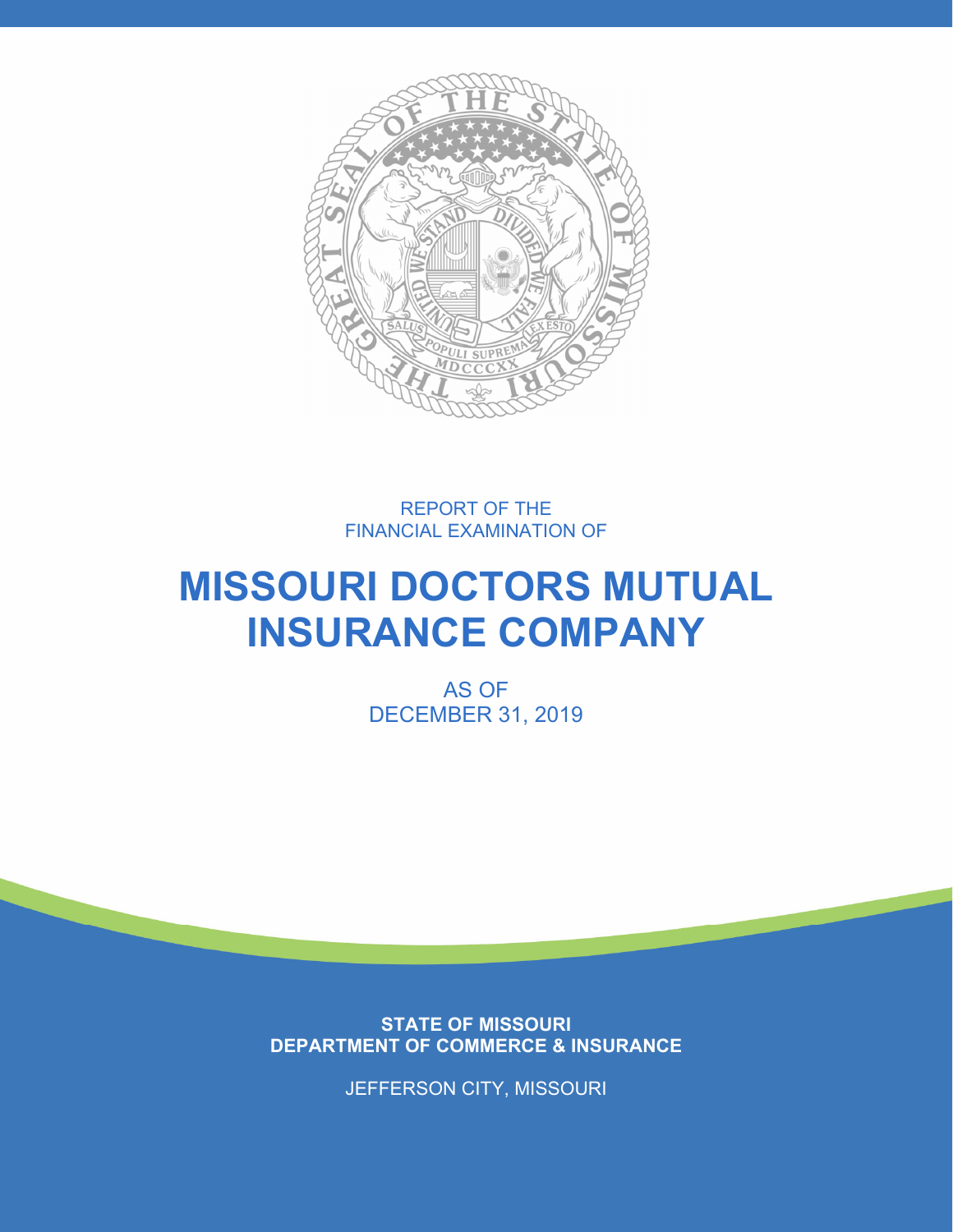# **TABLE OF CONTENTS**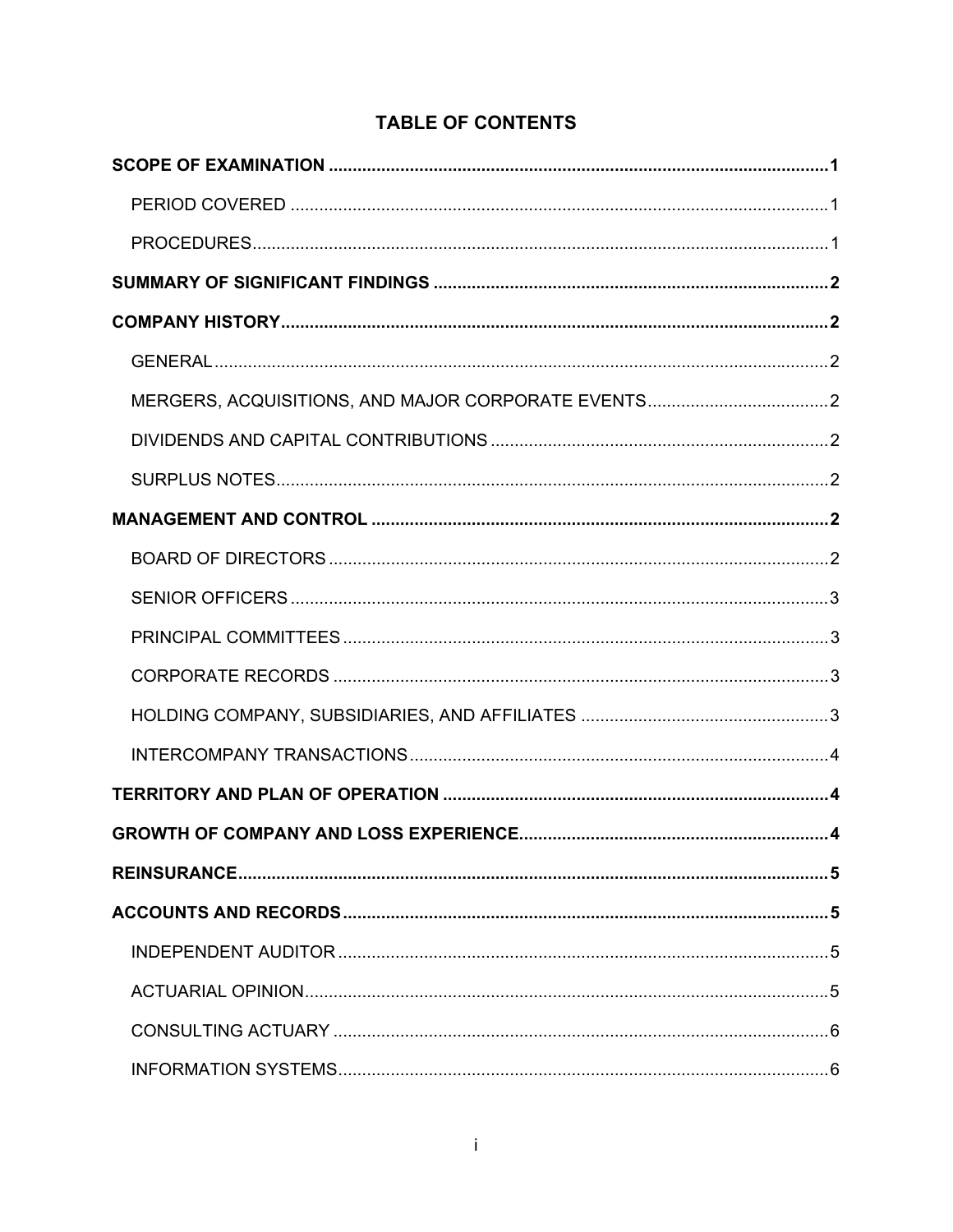| FINANCIAL STATEMENT CHANGES RESULTING FROM EXAMINATION  9 |  |
|-----------------------------------------------------------|--|
|                                                           |  |
|                                                           |  |
|                                                           |  |
|                                                           |  |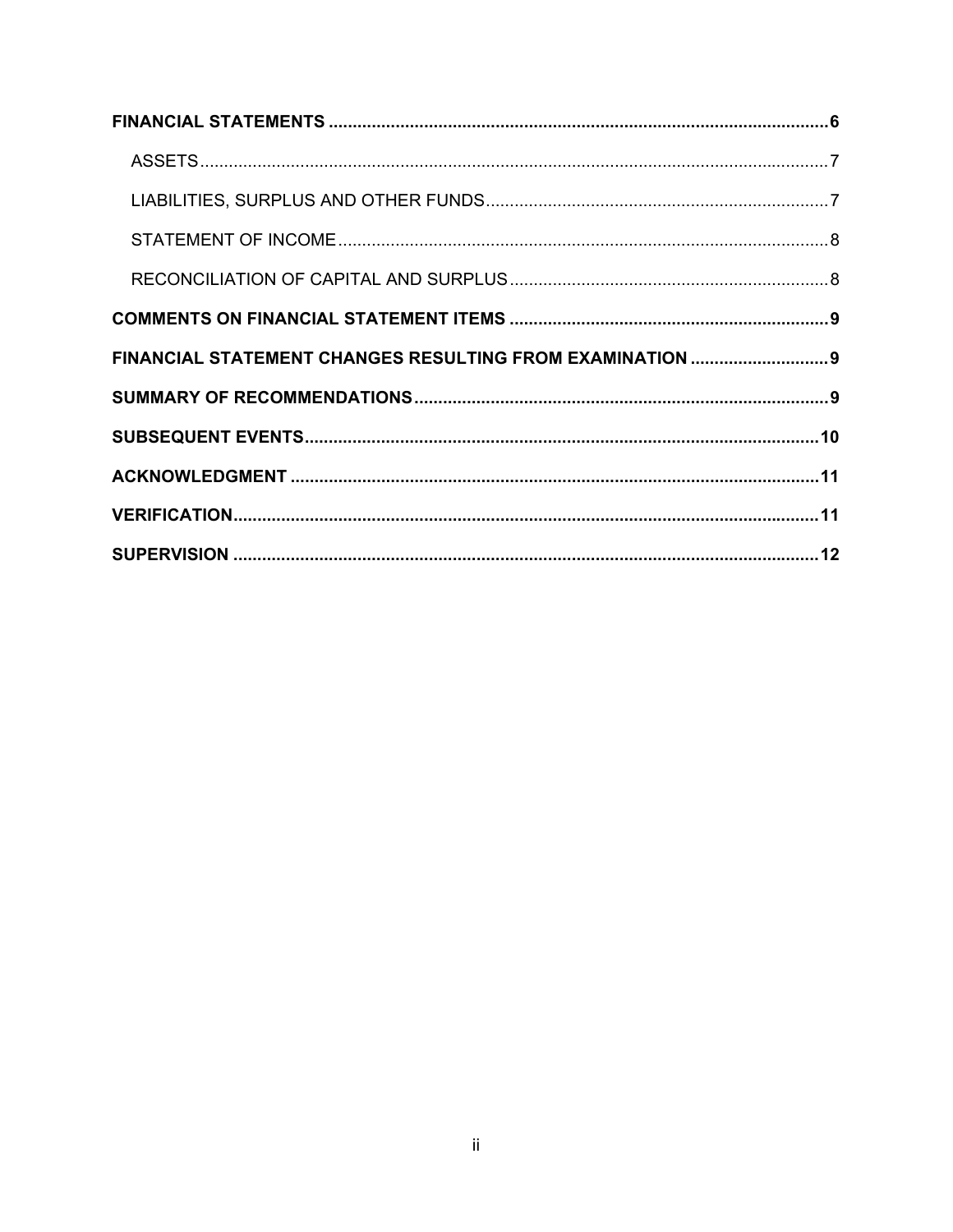Kansas City, MO September 28, 2020

Honorable Chlora Lindley-Myers, Director Missouri Department of Commerce and Insurance 301 West High Street, Room 530 Jefferson City, Missouri 65101

Director Lindley-Myers:

In accordance with your financial examination warrant, a full-scope financial examination has been made of the records, affairs, and financial condition of

#### **Missouri Doctors Mutual Insurance Company (NAIC #11964)**

hereinafter referred to as such, as Mo Docs, or as the Company. Its administrative office is located at 601 Francis Street, St. Joseph, Missouri 64501, telephone number (816) 901-9950. The fieldwork for this examination began on March 16, 2020, and concluded on the above date.

#### **SCOPE OF EXAMINATION**

# **Period Covered**

The Missouri Department of Commerce and Insurance (Department) has performed a single-state financial examination of Missouri Doctors Mutual Insurance Company. The last examination of the Company by the Department covered the period of January 1, 2014 through December 31, 2016. The current examination covers the period of January 1, 2017 through December 31, 2019, as well as a review of any material transactions and events occurring subsequent to the examination period through the date of this report.

#### **Procedures**

We conducted our examination in accordance with the National Association of Insurance Commissioners (NAIC) *Financial Condition Examiners Handbook* (*Handbook*), except where practices, procedures, and applicable regulations of the Department or statutes of the state of Missouri prevailed. The *Handbook* requires that we plan and perform the examination to evaluate the financial condition, assess corporate governance, identify current and prospective risks of the Company, and evaluate system controls and procedures used to mitigate those risks. An examination also includes the identification and evaluation of significant risks that could cause the Company's surplus to be materially misstated, both on a current and prospective basis.

This examination also included a review of significant estimates made by management and evaluation of management's compliance with Statutory Accounting Principles. The examination does not attest to the fair presentation of the financial statements included herein. If, during the course of the examination an adjustment is identified, the impact of such adjustment will be documented separately following the Company's financial statements.

All accounts and activities of the Company were considered in accordance with the risk-focused examination process. Those activities considered in the examination as key to Mo Docs included investments, claims and reserving, and premium and underwriting. The examination also included a review and evaluation of information technology general controls.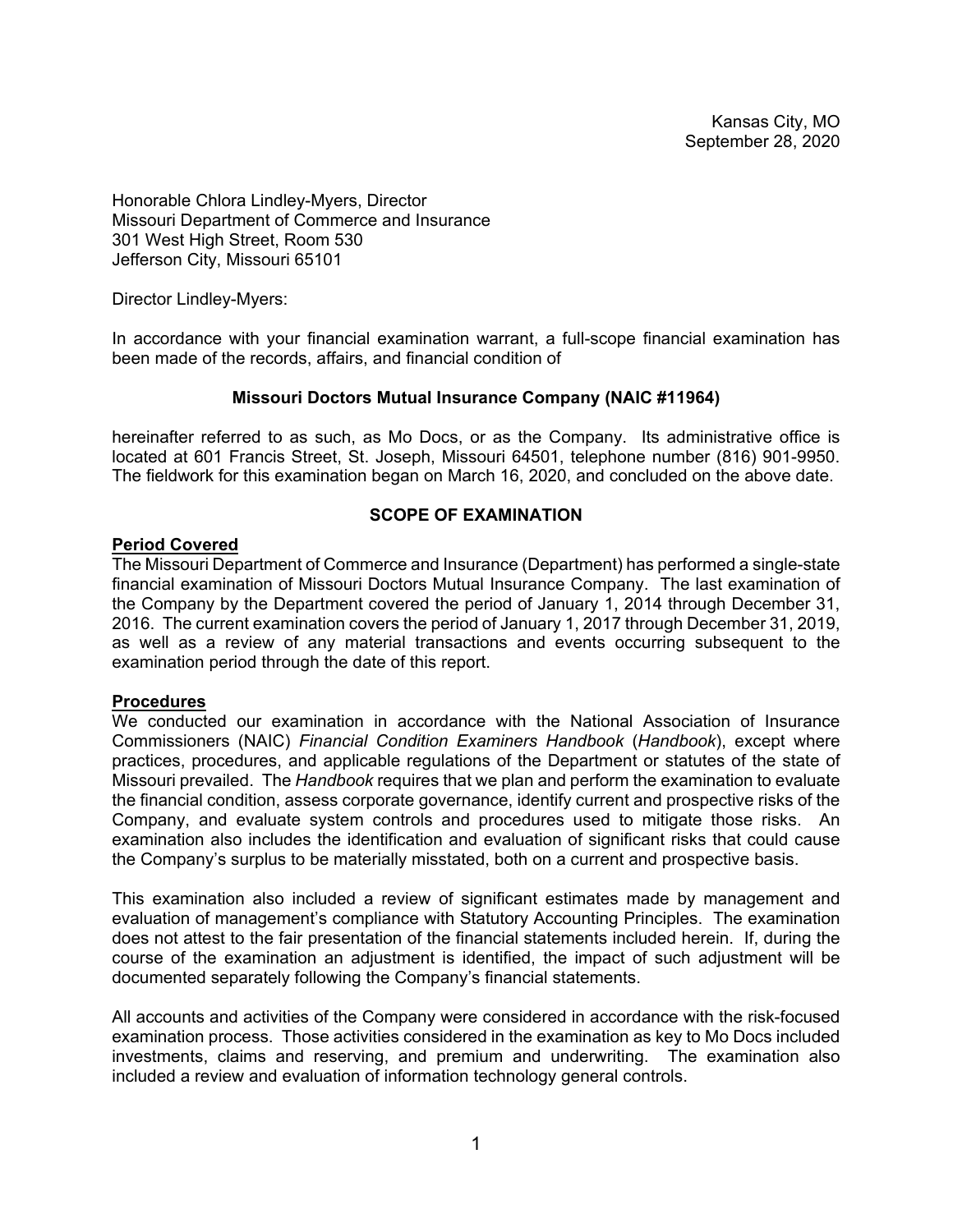This examination report includes significant findings of fact, as mentioned in Section 374.205 RSMo (Examination, director may conduct, when…) and general information about the Company and its financial condition. There may be other items identified during the examination that, due to their nature (e.g., subjective conclusions, proprietary information, etc.), are not included within the examination report but are separately communicated to other regulators and/or the Company.

# **SUMMARY OF SIGNIFICANT FINDINGS**

There were no material adverse findings, significant non-compliance issues, or material changes to the financial statements noted during the examination.

# **COMPANY HISTORY**

# **General**

Missouri Doctors Mutual Insurance Company was issued a certificate of incorporation by the Missouri Secretary of State on February 24, 2004, which stated, "it is entitled to all rights and privileges granted corporations under the Missouri Nonprofit Corporation Law." The Company was issued a Certificate of Authority by the Department on March 16, 2004, to operate as an assessable malpractice insurance corporation pursuant to Chapter 383 RSMo. (Malpractice Insurance Law) and commenced business on April 2, 2004.

In accordance with its Articles of Association, Mo Docs is a not-for-profit corporation and operates as a mutual benefit corporation. The Company is owned by its physician member-insureds.

# **Mergers, Acquisitions, and Major Corporate Events**

No mergers or acquisitions involving Mo Docs occurred during the examination period.

#### **Dividends and Capital Contributions**

Mo Docs is organized as an assessment association and is not authorized to issue capital stock. Dividends may be paid to members in accordance with resolutions passed by the Board of Directors, but only when positive surplus exists before and after the dividend is paid.

Each member is required to pay assessments in accordance with the Company's Articles of Association and Bylaws.

There were no dividends or capital contributions during the examination period.

#### **Surplus Notes**

There were no surplus notes issued or outstanding during the examination period.

# **MANAGEMENT AND CONTROL**

#### **Board of Directors**

The management of the Company is vested in a Board of Directors that are elected by the membership. The Company's Bylaws specify that there shall be three directors and requires that a majority of the directors be members of the Company. The Board of Directors elected and serving as of December 31, 2019, were as follows: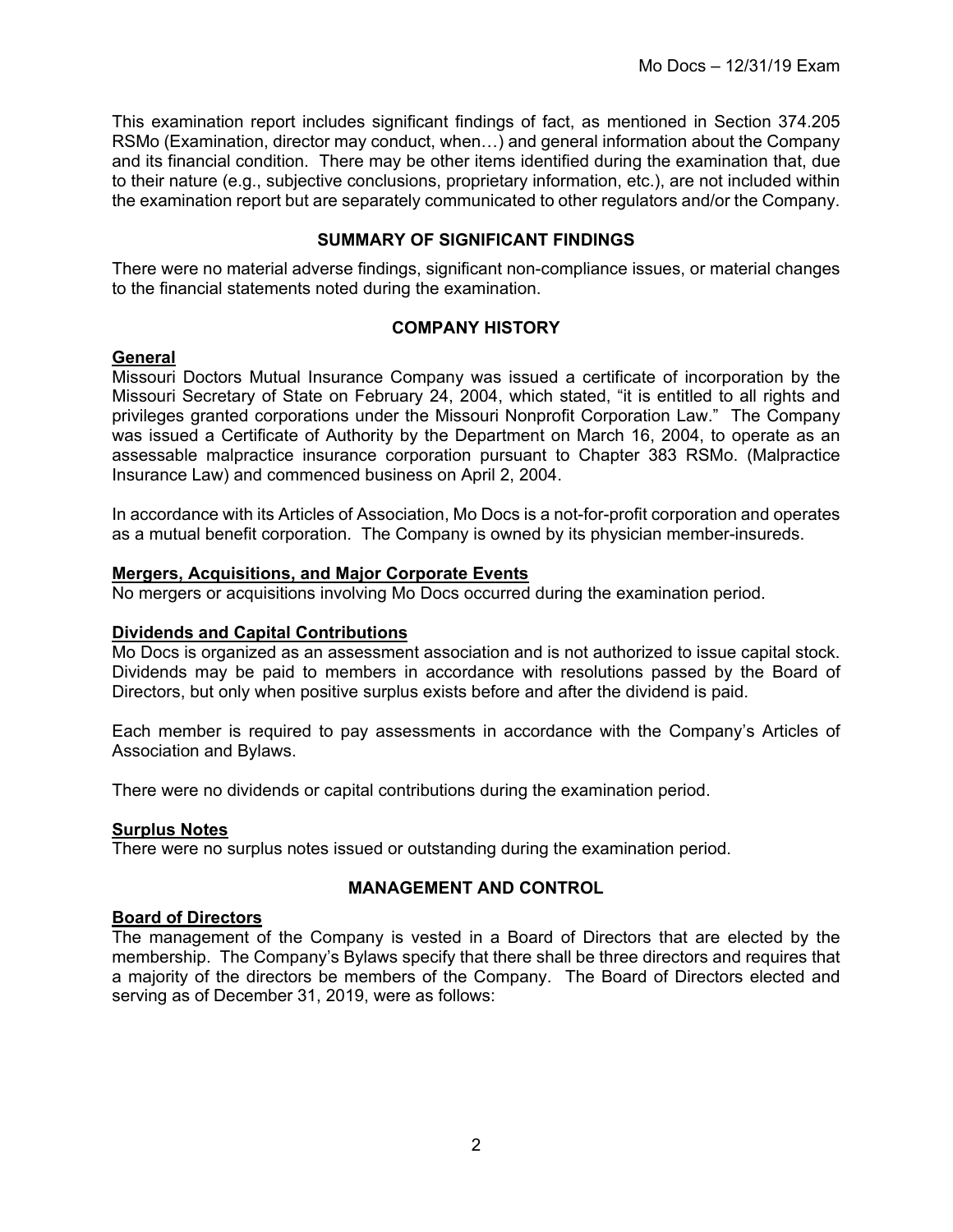| <b>Name and Address</b> | <b>Principal Occupation and Business Affiliation</b>           |
|-------------------------|----------------------------------------------------------------|
| James F. Conant, MD     | Board Chair, Missouri Doctors Mutual Insurance Company         |
| St. Joseph, Missouri    | Private Practice Physician                                     |
| Martin M. Bauman        | President, Missouri Doctors Mutual Insurance Company           |
| Ballwin, Missouri       | <b>Private Practice Attorney</b>                               |
| Robert O. Schaaf, MD    | Secretary/Treasurer, Missouri Doctors Mutual Insurance Company |
| St. Joseph, Missouri    | Private Practice Physician                                     |

# **Senior Officers**

The officers elected and serving, as of December 31, 2019, were as follows:

James F. Conant, MD Martin M. Bauman Robert O. Schaaf, MD **Name Office**  Chairman of the Board President Secretary-Treasurer

# **Principal Committees**

Pursuant to the Bylaws, the Chairman of the Board may appoint committees for such purposes as circumstances warrant. Committee assignments as of December 31, 2019, were as follows:

# **Claims Committee**

James F. Conant, MD, Chairman Deborah D. Stoner-Bryan, MD Martin M. Bauman Robert O. Schaaf, MD

The Company does not currently have an audit committee or a compensation committee. In addition, the current composition of the Board of Directors lacks independence.

# **Corporate Records**

The Company's Articles of Incorporation and Bylaws were reviewed. There were no revisions to either document during the examination period. The minutes of the Board, Membership, and Claims Committee were reviewed for the period under examination.

#### **Holding Company, Subsidiaries, and Affiliates**

Mo Docs is not a member of an Insurance Holding Company System, as defined by Section 382.010 RSMo (Definitions). Mo Docs is a single entity, owned by the membership with no equity holdings of its own. The Company is not subject to the insurance holding company requirements of traditional insurers prescribed under Chapter 382 RSMo (Insurance Holding Companies). The Company is party to a management agreement with Robert Martin, Ltd. (RML), which is co-owned by the President and Secretary-Treasurer of Mo Docs.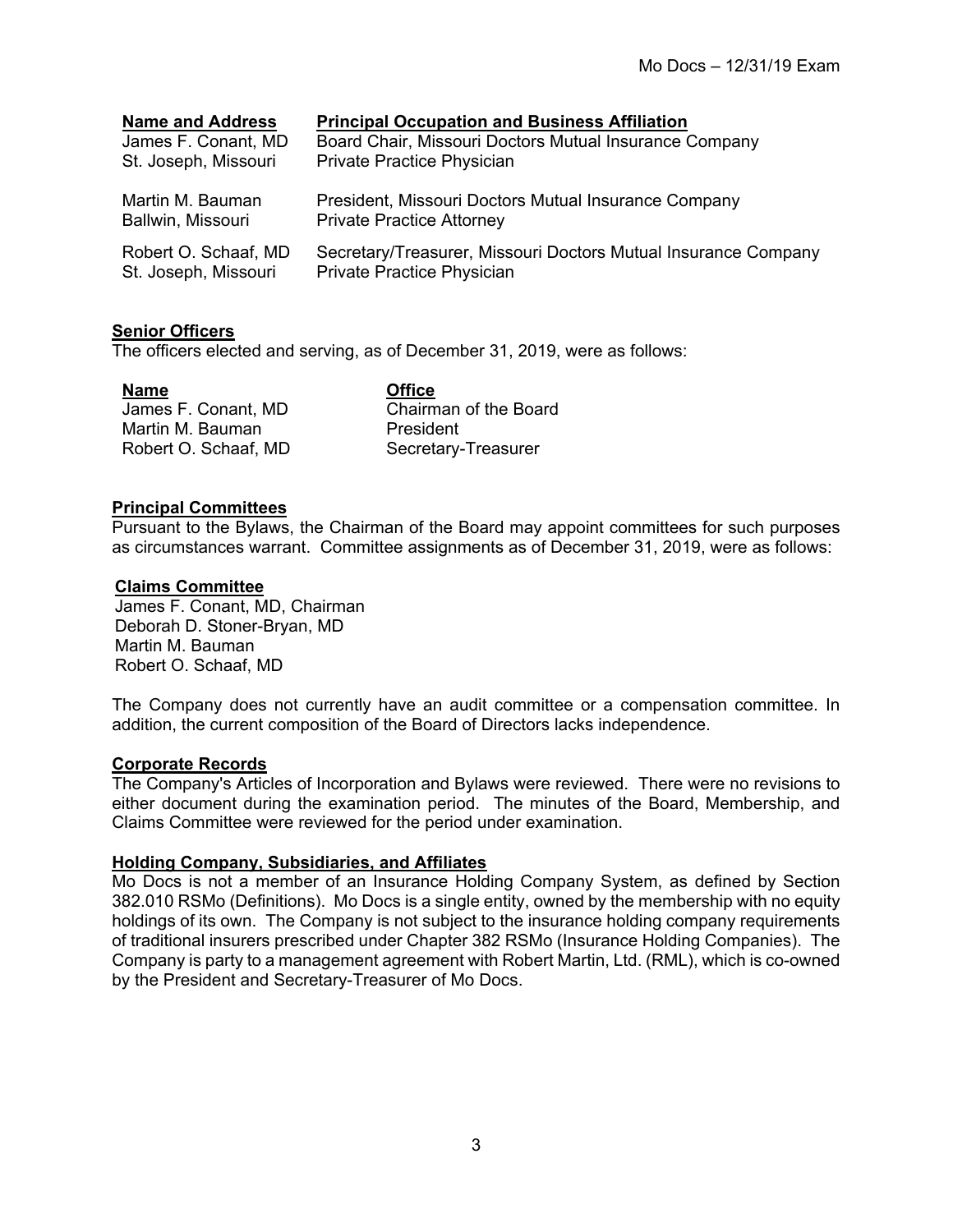# **Intercompany Transactions**

The following agreements represent significant contracts executed with affiliated entities that were in effect as of December 31, 2019. A brief description of these agreements are as follows:

Management Agreement: Effective July 27, 2004, RML provides for the complete management of the operations of Mo Docs, including leasing of employees, sales, underwriting, legal, accounting, and any other functions deemed necessary to operate the Company.

Sublease Agreement: Effective June 1, 2012, Bauman Law Firm, PC, of Chesterfield, Missouri, provides Mo Docs with periodic use of office space and equipment to support the Company's satellite office located in Chesterfield, Missouri.

Legal Services: Mo Docs primarily engages Bauman Law Firm, PC to investigate and defend claims. Other legal services are also provided on occasion. The Company executes a letter of direction or other retainer as needed in order to engage Bauman Law Firm, PC, based on hourly attorney fees.

# **TERRITORY AND PLAN OF OPERATION**

Mo Docs is licensed as an assessable malpractice association and has the authority to write medical malpractice insurance under Chapter 383 RSMO (Malpractice Insurance Law). The Company writes business in the state of Missouri only. Coverage is issued primarily on a claimsmade basis with a maximum incident/aggregate coverage limit of \$1 million/\$3 million. Members can purchase retroactive reporting (nose) coverage to protect against claims that occurred prior to the issuance date of their policy. An extended reporting (tail) endorsement, which provides coverage on an occurrence basis, can be purchased by members to protect against claims reported after their claims-made policy has expired. Free tail coverage is provided in the event of a member's death, disability, or retirement.

The Company produces the majority of its business through two licensed captive agents. Business is also produced through an insurance agency agreement with Medical Liability Experts, LLC, formerly known as Medical Liability Specialists, LLC.

# **GROWTH OF COMPANY AND LOSS EXPERIENCE**

Written premium decreased slightly since the last examination. Declines in membership and lack of growth are due to the Company's increased underwriting standards for new insureds, increased competition, and other market conditions. Total admitted assets have declined steadily due to negative cash flow from operations during the examination period. Underwriting expenses remained relatively flat throughout the examination period. The Company's expense ratio is high compared with benchmarks for property and casualty companies in general and medical malpractice insurers in particular. The majority of underwriting expenses consist of payroll and payroll-related items.

Total surplus fell to a negative position in 2017. As a result and in accordance with section 383.035 RSMo. (Association subject to certain laws), on March 5, 2018, the Department Director issued an order requiring Mo Docs to submit a voluntary plan to restore its surplus to at least zero dollars. The Company complied with the order by submitting a plan on May 29, 2018. In the 2019 annual statement, the Company reported negative surplus of (\$1,223,569) as of December 31, 2019, which adheres to the goals set forth in the voluntary plan.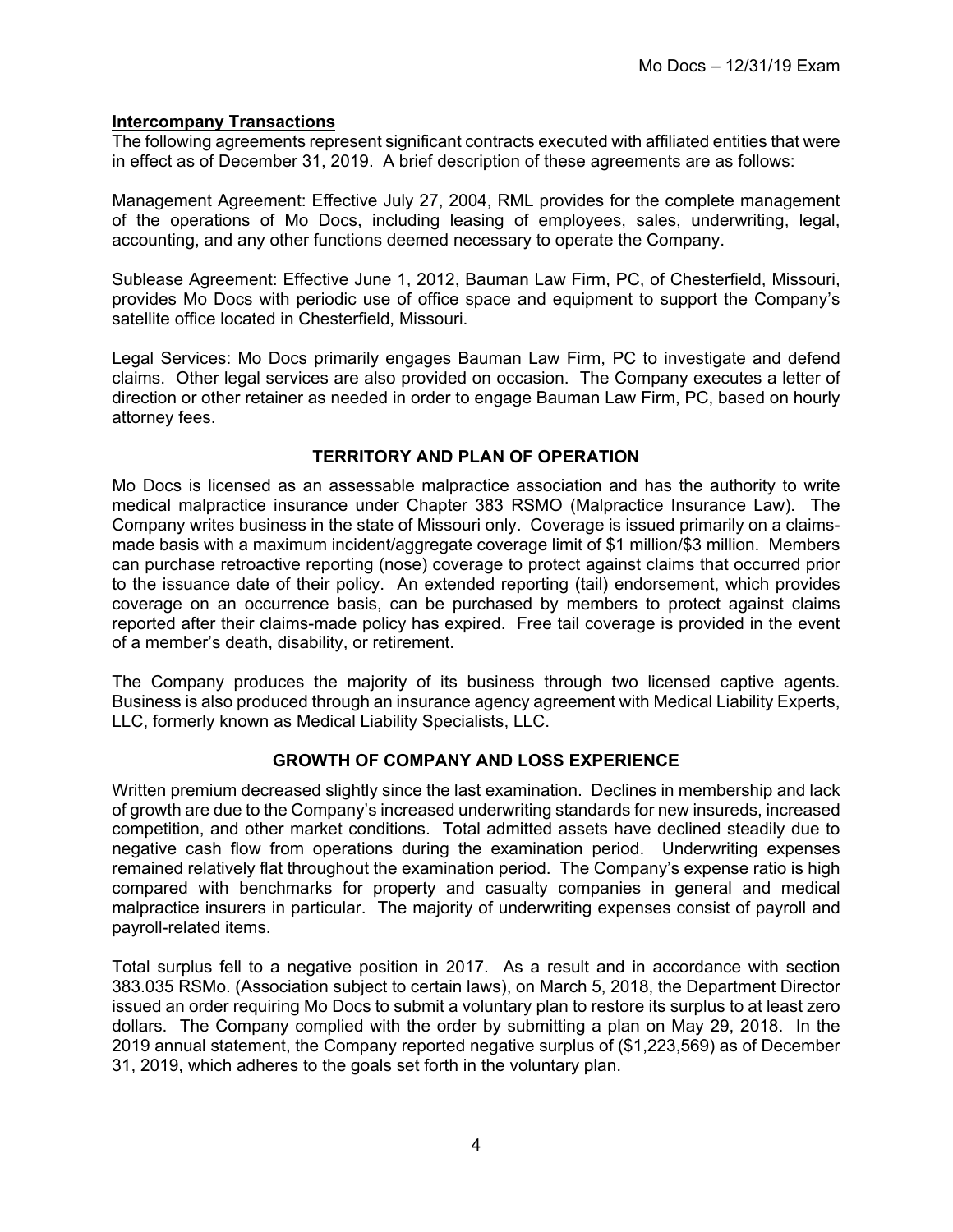The table below summarizes the Company's premium writings and writing ratios for the period under examination:

| (\$000s omitted) |                                          |                                            |                                               |                             |                                      |
|------------------|------------------------------------------|--------------------------------------------|-----------------------------------------------|-----------------------------|--------------------------------------|
| Year             | <b>Net</b><br><b>Premiums</b><br>Written | Change in<br><b>Net</b><br><b>Premiums</b> | <b>Benefit and</b><br>Loss<br><b>Payments</b> | <b>Net</b><br><b>Income</b> | <b>Capital and</b><br><b>Surplus</b> |
| 2017             | \$<br>3,457                              | \$<br>(365)                                | \$<br>1,509                                   | \$<br>(164)                 | \$<br>(63)                           |
| 2018             | 3,632                                    | 176                                        | 1,898                                         | (1, 422)                    | (1,483)                              |
| 2019             | 3,666                                    | 33                                         | 1,565                                         | 302                         | ,224'                                |

The Company reported net underwriting losses and negative net income in two of the three years of the examination period. Losses incurred have historically been low in comparison to premiums earned. Loss adjustment expenses have remained somewhat high due to the Company's philosophy of vigorously defending claims against its insureds. The Company reported adverse loss development in each year of the examination period.

The table below summarizes the Company's incurred losses and loss ratios for the period under examination:

*(\$000s omitted)*

| Year | <b>Net</b><br><b>Premiums</b><br><b>Earned</b> | <b>Net Losses</b><br>and Loss<br><b>Adjustment</b><br><b>Expenses</b> | Loss<br><b>Ratio</b> | <b>Underwriting</b><br><b>Expenses</b> | <b>Expense</b><br><b>Ratio</b> |
|------|------------------------------------------------|-----------------------------------------------------------------------|----------------------|----------------------------------------|--------------------------------|
| 2017 | $3,488$ \$<br>\$                               | 1,783                                                                 | 51.1%                | \$<br>1,900                            | 55.0%                          |
| 2018 | 3,682                                          | 3,230                                                                 | 87.7%                | 1,922                                  | 52.9%                          |
| 2019 | 3,656                                          | 1,590                                                                 | 43.5%                | 1,827                                  | 49.9%                          |

# **REINSURANCE**

Mo Docs does not have a reinsurance program as a means of sharing risk, and has not assumed or ceded any reinsurance since its inception. Companies licensed under Chapter 383 RSMo. are not required to maintain reinsurance coverage.

# **ACCOUNTS AND RECORDS**

#### **Independent Auditor**

The certified public accounting (CPA) firm, John W. Gillum, CPA, LLC of Kirksville, Missouri, performed the statutory audit of the Company for the years 2017 to 2019. Reliance was placed upon the CPA workpapers as deemed appropriate. Such reliance included, but was not limited to, journal entry testing, and fraud inquiries.

# **Actuarial Opinion**

The Company's actuarial opinion regarding loss reserves, loss adjustment expense (LAE) reserves, and other actuarial items was issued by Robert J. Walling III, FCAS, MAAA, CERA for all years in the examination period. Robert J. Walling III is employed by Pinnacle Actuarial Resources, Inc. of Bloomington, Illinois.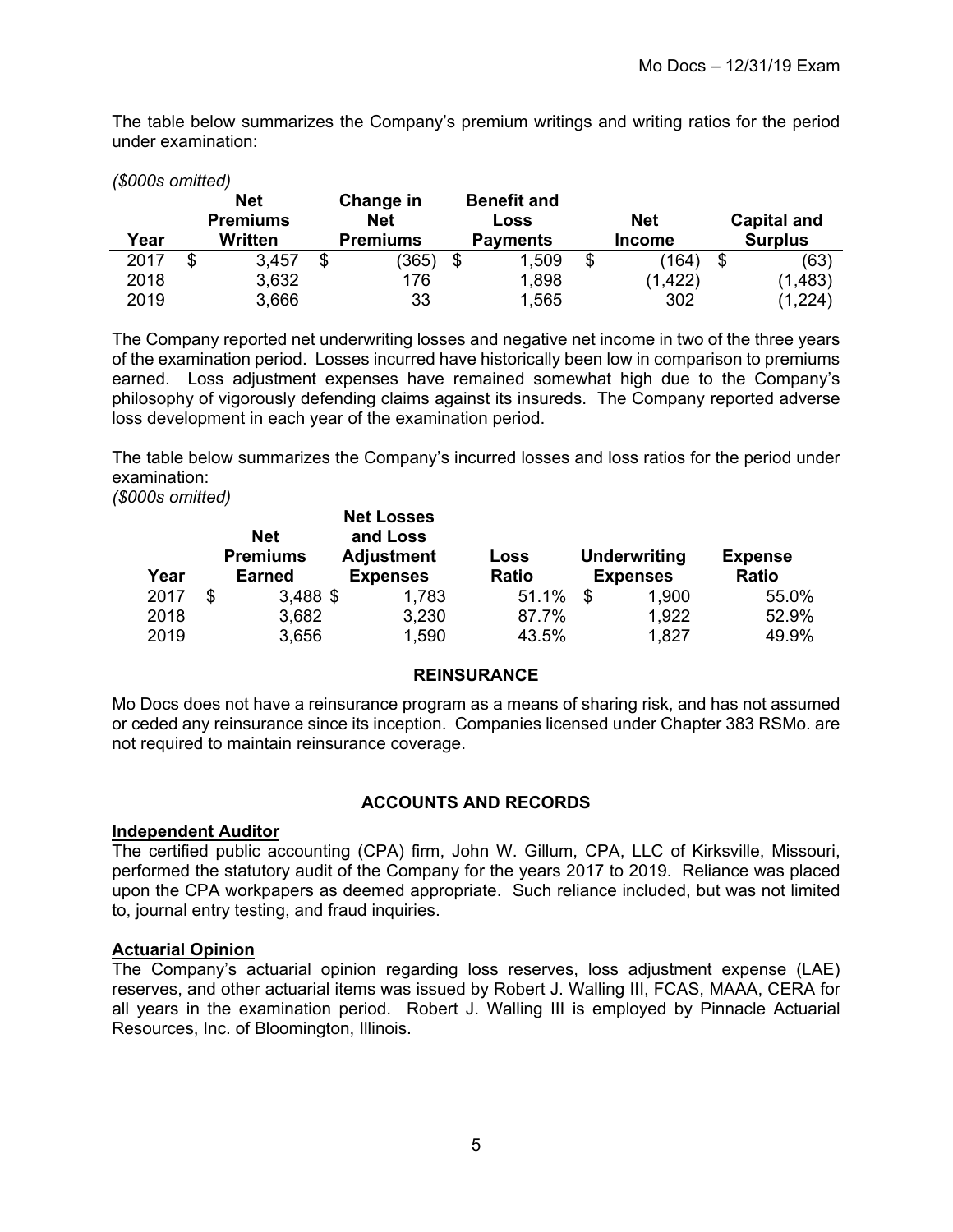# **Consulting Actuary**

Pursuant to a contract with the Department, Kristine M. Fitzgerald, ACAS, MAAA, FCA of Actuarial & Technical Solutions in Chapel Hill, North Carolina, reviewed the underlying actuarial assumptions and methodologies used by Mo Docs to determine the adequacy of loss reserves and LAE reserves. Kristine Fitzgerald determined that the loss and LAE reserves reported by the Company as of December 31, 2019 were reasonable.

#### **Information Systems**

In conjunction with this examination, Kimberly Dobbs, MBA, CFE, AES, CISA, Information Systems Financial Examiner with the Department, conducted a review of the Company's information systems.

# **FINANCIAL STATEMENTS**

The following financial statements are based on the statutory financial statements filed by the Company with the Department and present the financial condition of Missouri Doctors Mutual Insurance Company for the period ending December 31, 2019. The accompanying comments on financial statements reflect any examination adjustments to the amounts reported in the financial statements and should be considered an integral part of the financial statements. The failure of any column of numbers to add to its respective total is due to rounding or truncation.

There may have been additional differences found in the course of this examination, which are not shown in the "Comments on Financial Statement Items." These differences were determined to be immaterial concerning their effect on the financial statements, and therefore were only communicated to the Company and noted in the workpapers for each individual key activity.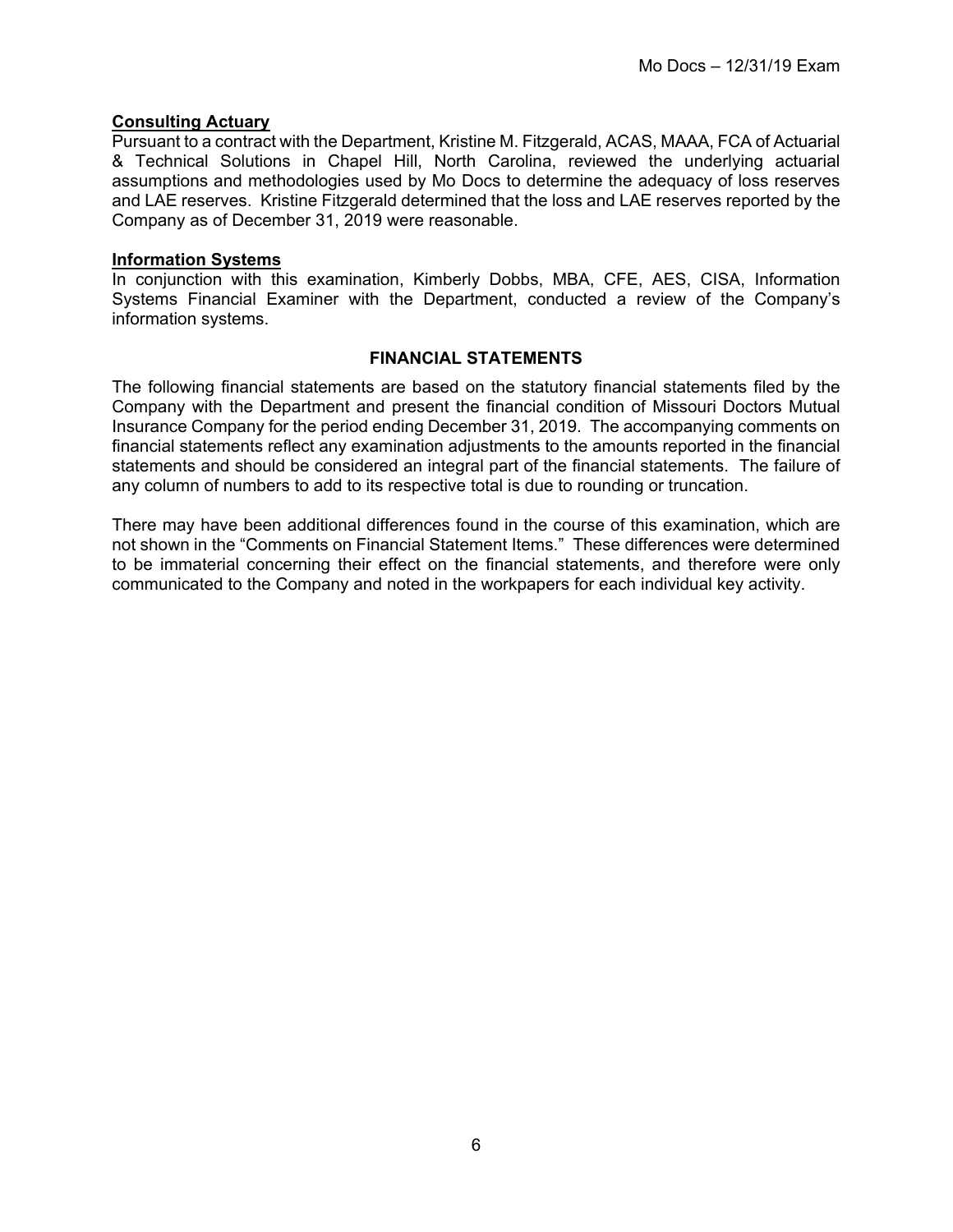# **ASSETS**  As of December 31, 2019

|                                     | <b>Assets</b>   | <b>Nonadmitted</b><br><b>Assets</b> | <b>Net Admitted</b><br><b>Assets</b> |
|-------------------------------------|-----------------|-------------------------------------|--------------------------------------|
| <b>Bonds</b>                        | \$<br>299,888   | \$<br>0                             | \$<br>299,888                        |
| Real Estate:                        |                 |                                     |                                      |
| Properties Occupied by the          |                 |                                     |                                      |
| Company                             | 573,432         | 33,746                              | 539,686                              |
| Cash, Cash Equivalents, and Short-  |                 |                                     |                                      |
| <b>Term Investments</b>             | 809,577         | 0                                   | 809,577                              |
| Investment Income Due and Accrued   | 2,073           | 0                                   | 2,073                                |
| <b>Premiums and Considerations:</b> |                 |                                     |                                      |
| Deferred Premiums, Agents'          |                 |                                     |                                      |
| Balances, and Installments          |                 |                                     |                                      |
| Booked but Deferred and Not Yet     |                 |                                     |                                      |
| Due                                 | 1,075,623       | 54,110                              | 1,021,513                            |
| Net Deferred Tax Asset              | 363,222         | 363,322                             |                                      |
| <b>Electronic Data Processing</b>   |                 |                                     |                                      |
| <b>Equipment and Software</b>       | 11,779          | 11,779                              | 0                                    |
| Furniture and Equipment, Including  |                 |                                     |                                      |
| <b>Health Care Delivery Assets</b>  | 5,162           | 5,162                               | 0                                    |
| Aggregate Write-Ins for Other-Than- |                 |                                     |                                      |
| <b>Invested Assets</b>              | 3,322           | 3,322                               | 0                                    |
| <b>TOTAL ASSETS</b>                 | \$<br>3,144,077 | \$<br>471,341                       | \$<br>2,672,737                      |

# **LIABILITIES, SURPLUS AND OTHER FUNDS**

As of December 31, 2019

| Losses                                | \$ | 823,484     |
|---------------------------------------|----|-------------|
| <b>Loss Adjustment Expenses</b>       |    | 1,001,282   |
| <b>Other Expenses</b>                 |    | 185,936     |
| <b>Unearned Premiums</b>              |    | 1,638,200   |
| <b>Advance Premiums</b>               |    | 132,764     |
| Aggregate Write-Ins for Liabilities   |    | 114,641     |
| <b>TOTAL LIABILITIES</b>              | S  | 3,896,306   |
| Gross Paid In and Contributed Surplus |    | 300         |
| Unassigned Funds (Surplus)            |    | (1,223,869) |
| <b>TOTAL CAPITAL AND SURPLUS</b>      | \$ | (1,223,569) |
| <b>TOTAL LIABILITIES AND SURPLUS</b>  |    | 2,672,737   |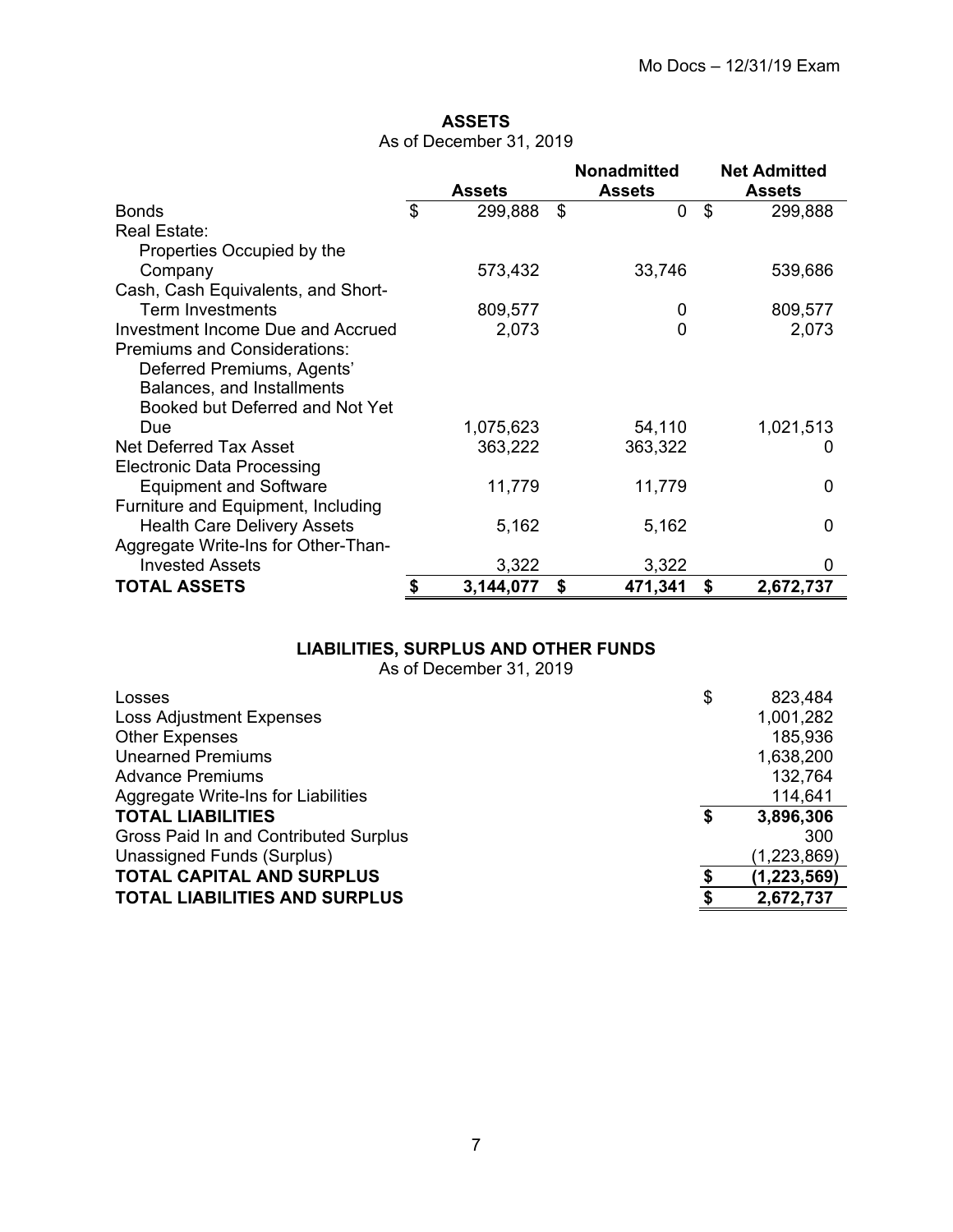# **STATEMENT OF INCOME**

For the Year Ended December 31, 2019

| <b>Premiums Earned</b><br>DEDUCTIONS:                | \$<br>3,656,294 |
|------------------------------------------------------|-----------------|
| Losses Incurred                                      | 1,327,031       |
| Loss Adjustment Expenses Incurred                    | 262,756         |
| <b>Other Underwriting Expenses Incurred</b>          | 1,827,459       |
| <b>Total Underwriting Deductions</b>                 | \$<br>3,417,246 |
| <b>Net Underwriting Gain (Loss)</b>                  | \$<br>239,048   |
| Net Investment Income Earned                         | 17,503          |
| Net Realized Capital Gains                           | 3,983           |
| <b>Net Investment Gain (Loss)</b>                    | \$<br>21,486    |
| Finance and Service Charges Not Included in Premiums | 41,635          |
| Federal and Foreign Income Taxes Incurred            | O               |
| <b>NET INCOME (LOSS)</b>                             | \$<br>302,169   |

# **RECONCILIATION OF CAPITAL AND SURPLUS**

Changes from January 1, 2017 to December 31, 2019

| (\$000s omitted)                        |               |          |          |
|-----------------------------------------|---------------|----------|----------|
|                                         | 2017          | 2018     | 2019     |
| Capital and Surplus, Beginning of Year  | \$<br>78<br>S | (63)     | (1,483)  |
| Net Income (Loss)                       | (164          | (1, 422) | 302      |
| Change in Net Deferred Income Tax       | 46            | (101)    | 235      |
| <b>Change in Nonadmitted Assets</b>     | (22)          | 104      | (278)    |
| Net Change in Capital and Surplus       | (140)         | (1,420)  | 259      |
| <b>Capital and Surplus, End of Year</b> | (63)          | (1, 483) | (1, 224) |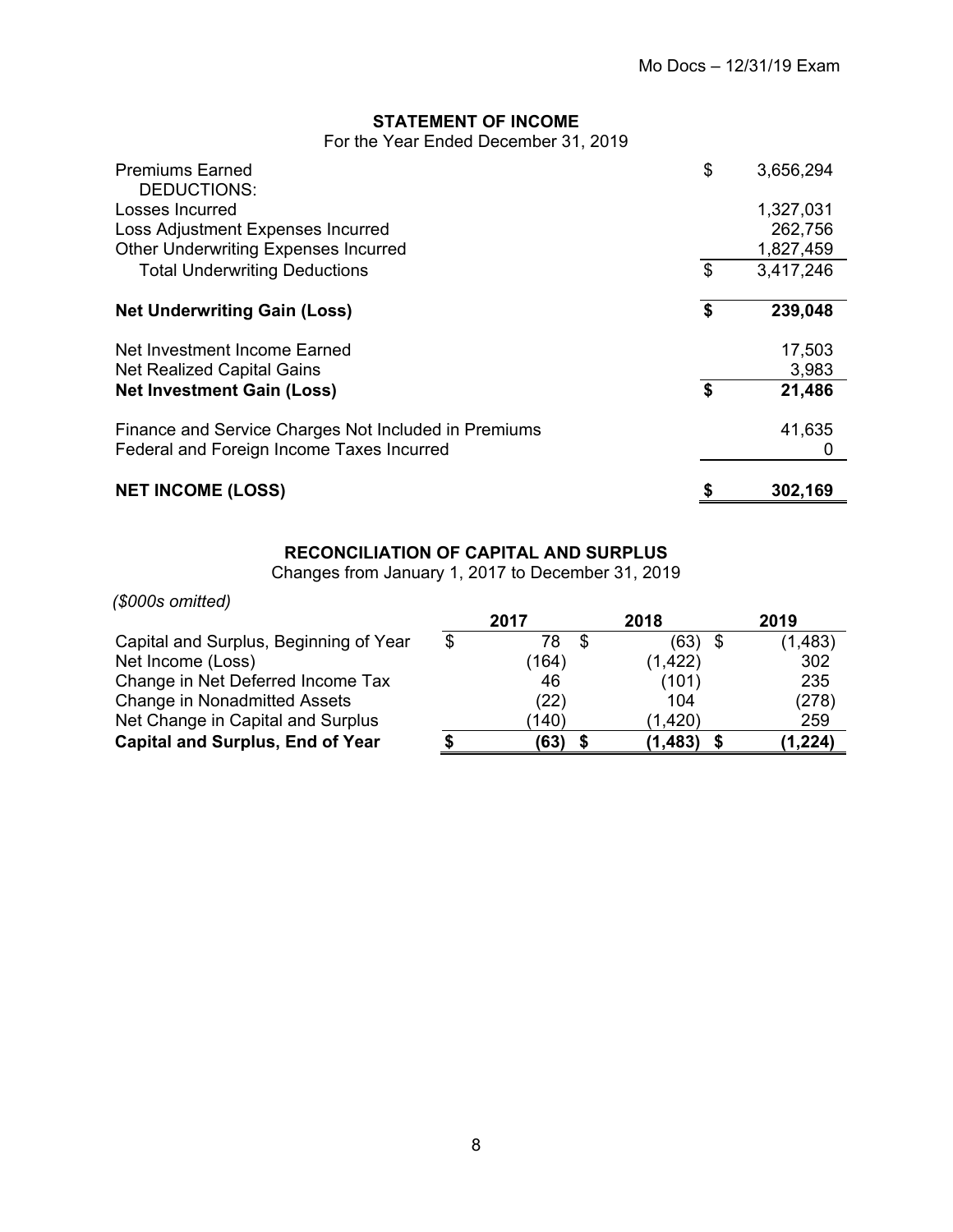# **COMMENTS ON FINANCIAL STATEMENT ITEMS**

None.

# **FINANCIAL STATEMENT CHANGES RESULTING FROM EXAMINATION**

None.

# **SUMMARY OF RECOMMENDATIONS**

#### Management and Control Page 2-3

It appears the current structure of the board of directors creates the potential for conflicts of interest. The Company should consider revising the bylaws to allow for additional independent board members, consistent with current best practices in enterprise corporate governance. In particular, the Company should strive to add new members who possess financial, actuarial, information technology and other relevant experience.

As additional members are added, the Company should consider forming additional board committees. Committees to consider would be an audit committee to communicate with the external auditor and review the results of the annual audit and a compensation committee to determine salaries paid to senior management.

#### Growth of Company and Loss Experience **Page 1-5** Page 4-5

The Company's expense ratios improved during the examination period, but continued to be well above industry benchmarks for property and casualty companies and medical malpractice insurers. The Company's expense ratio in 2019 was 50%. Per the NAIC Financial Regulatory Services Division, the general expense ratio benchmark for property and casualty insurers is less than 30%. In particular, salaries and related expense appear high for the Company's size and premium volume. The Company should continue to lower expenses through ongoing review and analysis of all operating expense items to identify any potential areas of improvement.

#### Reinsurance **Page 5**

Mo Docs does not currently have reinsurance coverage. Given the current level of policyholder surplus, a single claim approaching the policy limit of \$1 million could threaten the Company as a going concern. The Company should continue to work with reinsurance intermediaries in an effort to obtain reinsurance at a reasonable cost as a means of sharing insured risks.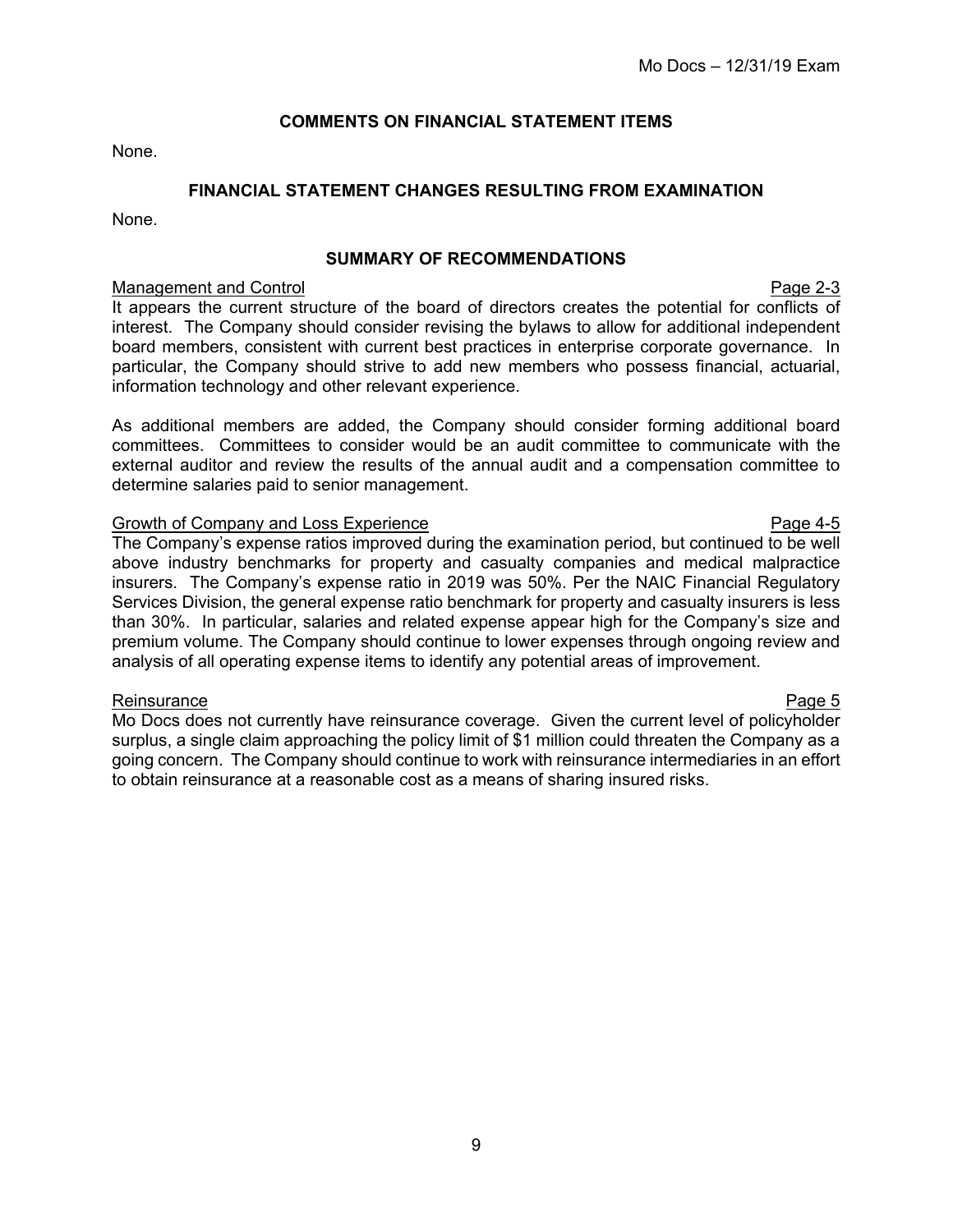# **SUBSEQUENT EVENTS**

On March 11, 2020, The World Health Organization declared the spreading coronavirus (COVID-19) outbreak a pandemic. On March 13, 2020, United States (U.S.) President Donald J. Trump declared the coronavirus pandemic a national emergency in the United States. The epidemiological threat posed by COVID-19 is having disruptive effects on the economy, including disruption of the global supply of goods, reduction in the demand for labor, and reduction in the demand for U.S. products and services, resulting in a sharp increase in unemployment. The economic disruptions caused by COVID-19 and the increased uncertainty about the magnitude of the economic slowdown has also caused extreme volatility in the financial markets.

The full effect of COVID-19 on the United States and global insurance and reinsurance industry is still unknown at the time of releasing this report. The Department is expecting the COVID-19 outbreak to impact a wide range of insurance products resulting in coverage disputes, reduced liquidity of insurers, and other areas of operations of insurers. The Department and all insurance regulators with the assistance of the NAIC are monitoring the situation through a coordinated effort and will continue to assess the impacts of the pandemic on U.S. insurers.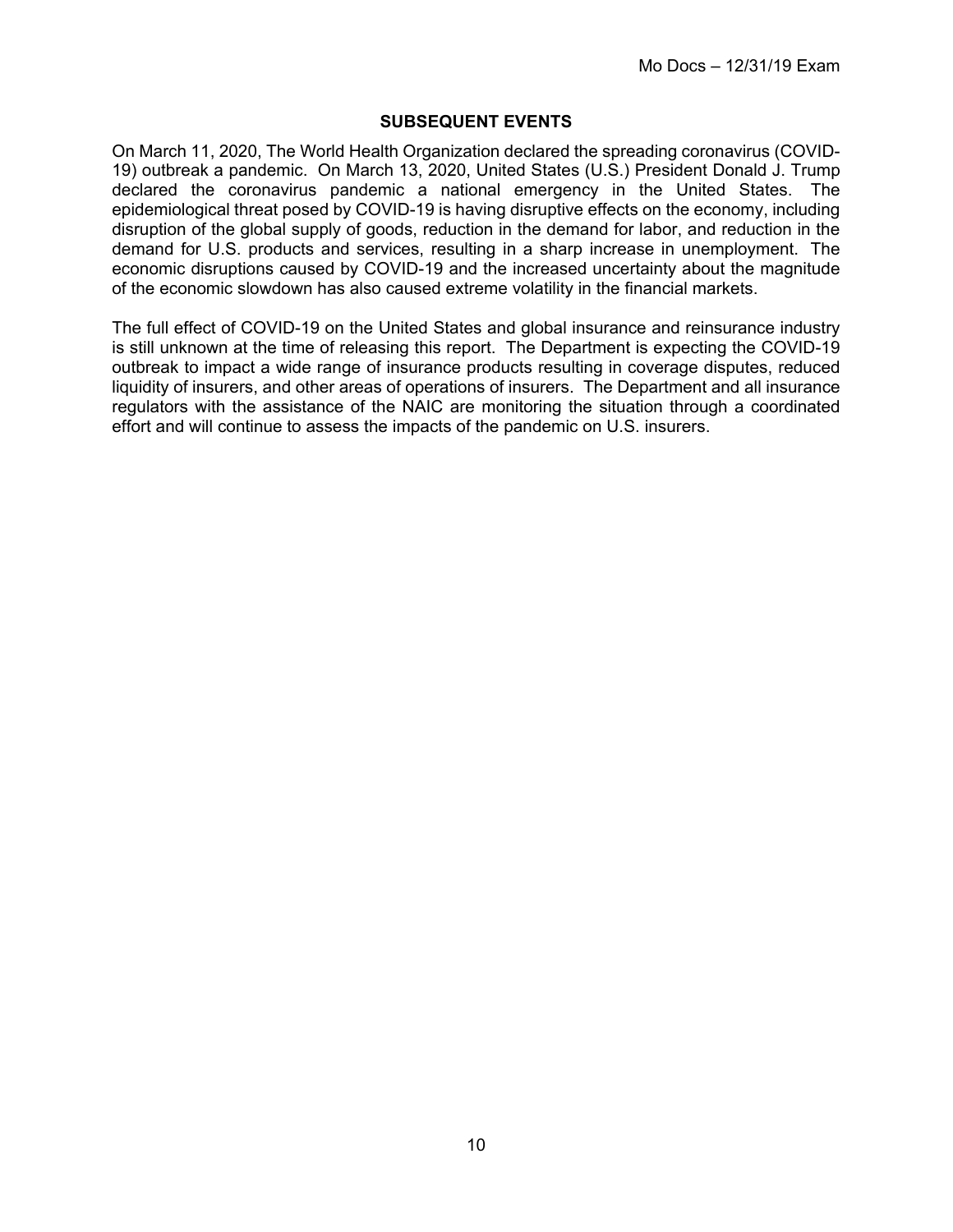#### **ACKNOWLEDGMENT**

The assistance and cooperation extended by the officers and the employees of Missouri Doctors Mutual Insurance Company during the course of this examination is hereby acknowledged and appreciated. In addition to the undersigned, Emily Pennington, CFE, and Tim Tunks, CPA, CFE, examiners for the Missouri Department of Commerce and Insurance, also participated in this examination.

#### **VERIFICATION**

| <b>State of Missouri</b> |    |
|--------------------------|----|
|                          | SS |
| County of Platte         |    |

I, Laura Church, CPA, CFE, on my oath swear that to the best of my knowledge and belief the above examination report is true and accurate and is comprised of only facts appearing upon the books, records, or other documents of Missouri Doctors Mutual Insurance Company, its agents or other persons examined, or as ascertained from the testimony of its officers or agents or other persons examined concerning its affairs, and such conclusions and recommendations as the examiners find reasonably warranted from the facts.

 $LCL$ 

Laura Church, **CPA,** CFE Examiner-In-Charge Missouri Department of Commerce and **Insurance** 

Sworn to and subscribed before me this  $\frac{3}{4}$  day of  $\sqrt{1/2}$ , , 2020. My commission expires: <u>6-10-2022</u> Alanna X. Khodys</u>

Notary Public

DONNA L. RHODUS **Notary** Public - **Notary** Seal State of Missouri - Platte County **Commission# 18897454 My Commission Expires 6/10/2022**